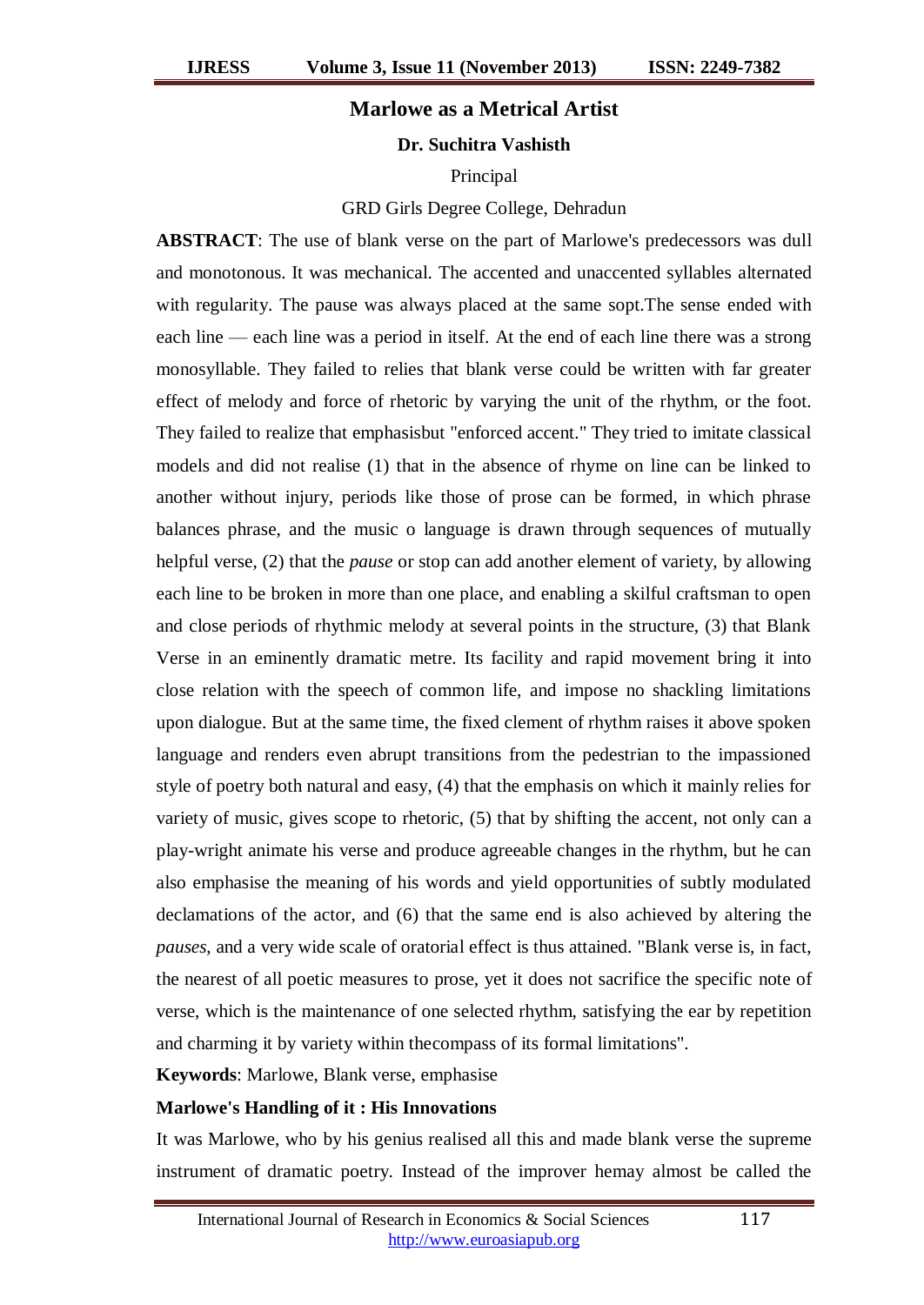creator of blank verse : for the mere omission of rhyme in the metre of his predecessors did not suffice to contribute what we now understand by blank verse*."* He made numerous and significant innovations in the handling of this metre.

(1) He found the heroic line monotonous and monosyllabic, divide into five feet of tolerably regular, alternate short and long syllables. He left it various in form and structure, sometime redundant by a syllable, sometimes deficient, and at other times animated by unexpected emphases and changed in the pause.

(2) He found it a clumsy and mistaken imitation of the Classic Iambic;he made it a native English rhythm.

(3) He found nosequence of concatenated lines, attempts at periods— one verse followed another in isolation, and all were made after the same insipid model. He grouped his lines according to the sense, allowing thought contained in the words to dominate their form. The melody was and carried through several line linked together by rhetorical modulations.

(4) The cadence was skilfully varied according to thought and emotion*.*

(5) He thus produced the double effect of unity and contrast:maintained the fixed march of his chosen rhythm, and yet by alterations in the pause speed, and grouping of syllables, changes in emphasis and accent, he made one measure represent a thousand, and,

(6) His predecessors sacrificed the poetry of expression, the force of rhetoric, to the mechanism of their art. Marlowe achieved melodious effect by elasticity and pliability of cadence, and saved it from insipidity by licenses which emphasized the poet's sense and which were demanded by his rhetoric.

## **Opinion of Critics**

One eminent critic after another has highly praised Marlowe's handling of bank verse, and the ways in which he adapted it for use on the stage. For example, referring to Marlowe's innovations with regard to the use of blank verse for the stage, Boas remarks in his book, Shakespeare and His Predecessors: "His innovation in style was extremely bold, and yet, in a sense, like other intuitions of genius,extremely simple, it consisted in the adoption of blank verse, for the purpose of the popular drama, which had hitherto found its instrument in the rhyming couplet. Such a change was absolutely essential, if Romantic Art was so attain a rich and untrammeled development. Of all forms of literature, the drama which calls its creations into independent life, and bids them be their own interpreters, naturally craves the largest and freest utterance. It organ of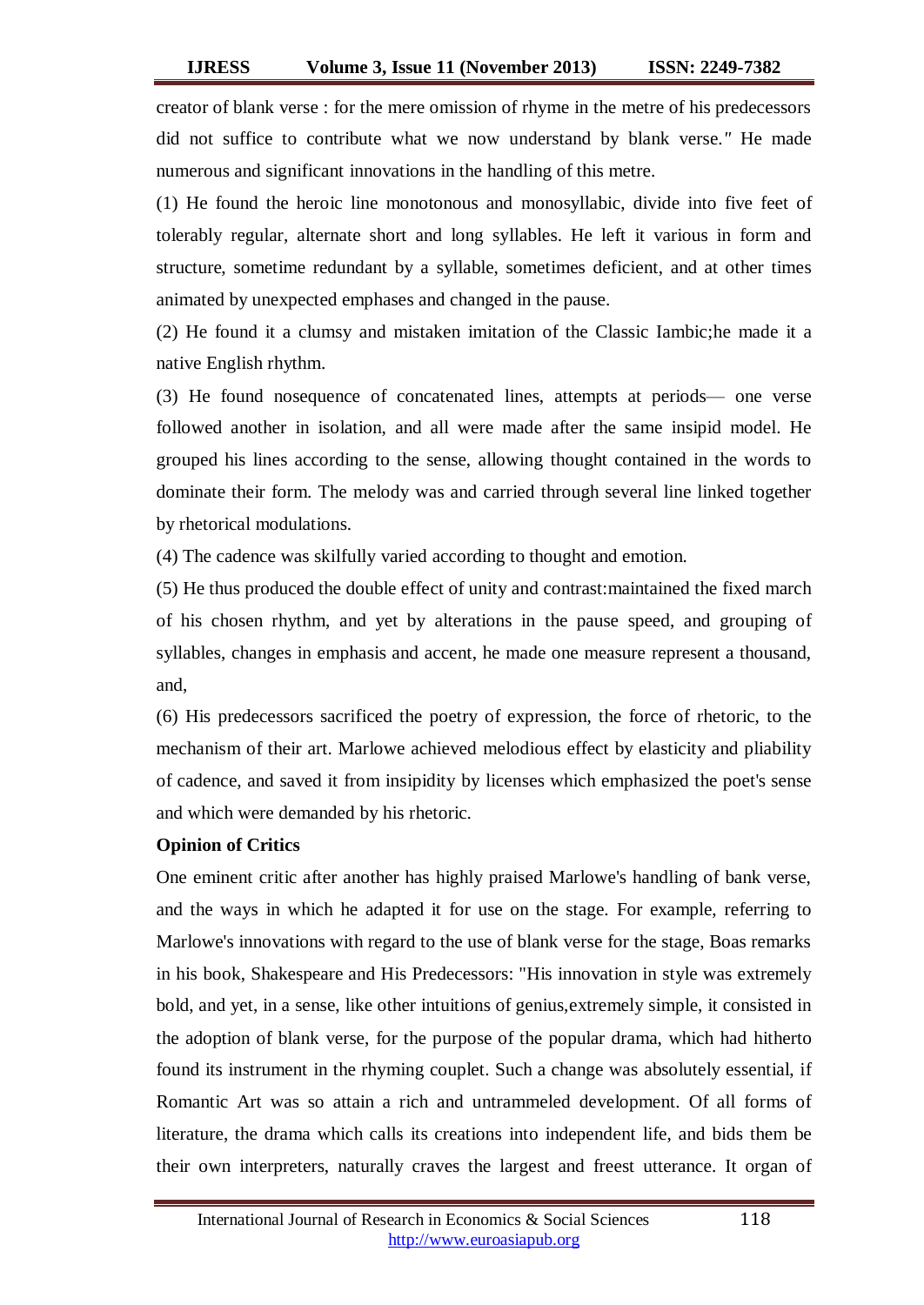expression must be stately enough for the highest uses and yet sufficiently simple and nervous to render articulate the cry of human heart in passionate extremes. Rhyming metres with their necessary element of antithesis and artificiality are unequal to the service; they throw emotion into leading strings, they distort its lineaments, dwarf its stature, emasculate its virility. Thus the genius of Marlowe seeking a fit channel of utterance, turned instinctively to blank verse. This metre had become the instrument of the Senecan school of dramatists. But as yet, it had only been declaimed to select gathering of scholars and courtiers within academical or legal precincts. To dissever it from these associations, and submit it on the boards of the public theatres to the rouchand-ready verdict of the groundlings, might well have seemed a hazardous experiment. Yet it achieved an instant success which completely disconcerted contemporary playwrights".

**T. S. Eliot** referring to the contribution of **Marlowe** to blank verse has remarked in his book, Elizabethan Essays : "The verse accomplishment of Tamburlaine are notably two Marlowe gets into blank verse the melody of Spenser, and he gets a new driving power by enforcing the sentence period against the line into line, as in the famous soliloquies. 'Nature, compounded the of four elements,' and, 'What is beauty, saith my suffering, then ?,' marks the certain escape of blank verse from the rhymed couplet, and from the elegiac and pastoral note of Surrey, to which Tennyson returned .... In Dr. Faustus Marlowe went further; he broke up the line, to gain in intensity, in the soliloquy; and he developed a new and important conversational tone in the dialogues of Faustus with the devil."

# **Some Defects**

Marlowe, having discarded the rhyme, captured the attention of his hearers by strange, swelling phrases, and his great and thundering speech is frequently exaggerated into bombast and rant. There are numerous contemporary reference to the impression made by Tamburlaine's "high astounding terms." Ben Jonson, even more severe in his criticism, writes that the language of the "true artificer, though it differs from the vulgar, somewhat, will not fly from humanity with the Tamburlaines and Tamer Chans of the late age, which had nothing in them but Senecan strutting and furious vociferation to warrant to the ignorant gapers." This tendency to bombast and rant is the greatest weakness of Marlowe's handling of his medium.